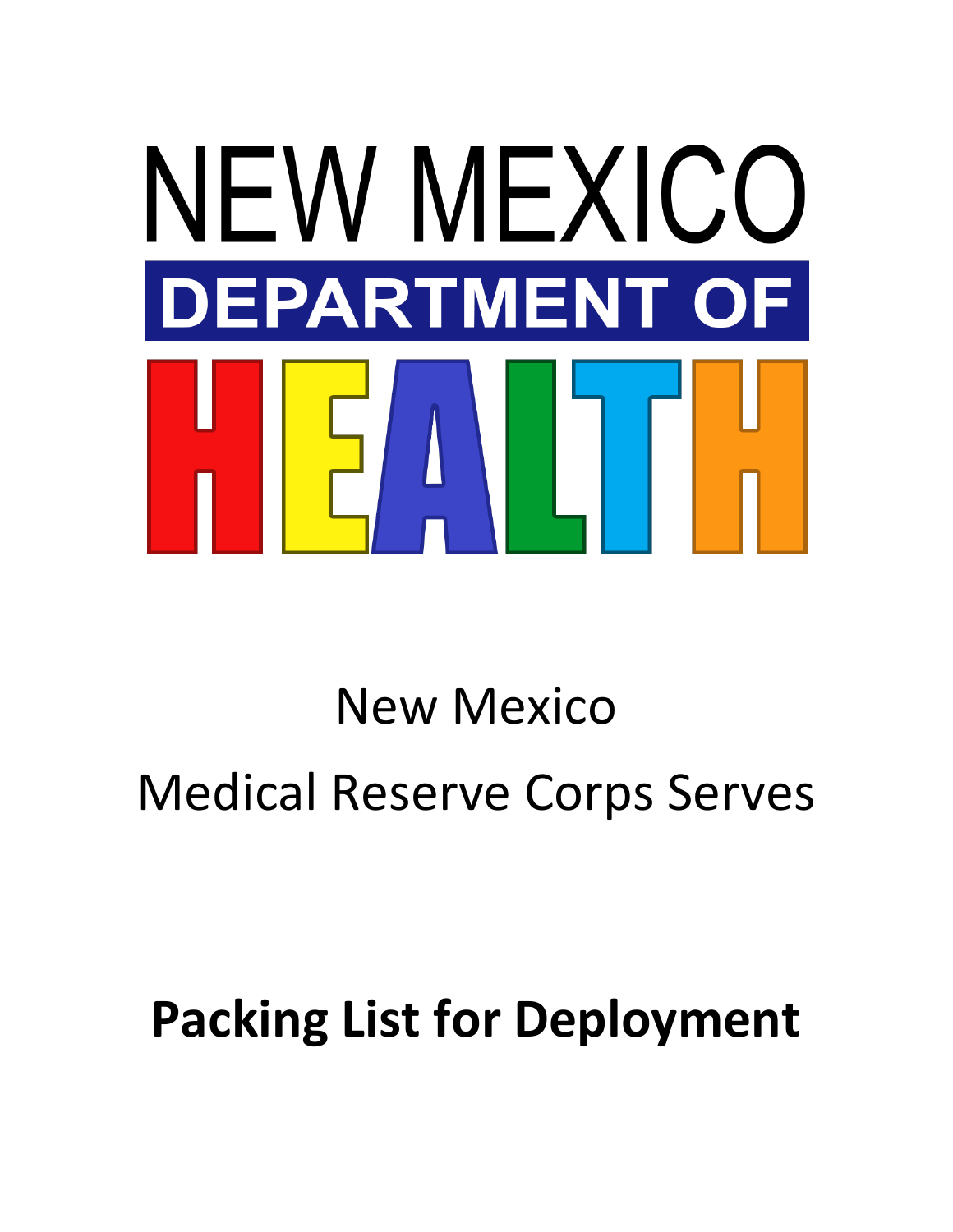## Packing List for Deployment

Following this list helps ensure that all deployed volunteers are self-sufficient and able to take care of their needs. The basic rule is 2-3-4. This means that each volunteer should deploy with 2 bags, 3 days of food and 4 quarts of water. The list includes not only minimally required items, but others to help one travel and live more comfortably during the span of assignment.

The two bags should be packed so that one is checked and one is a carryon. Never count on the checked bag arriving with you. Keep everything you will need in your carry on including meds, change of clothes, identification, flight and deployment information, and communication devices. Clothing should be chosen according to the weather and temperature, as well as for protection from the work environment.

Please ensure that your luggage remains within the required weights. As of July 1, 2008, most commercial airlines are not accepting checked luggage over 50 lbs. Each airline company has specific rules about carryon luggage. Please check with the airline company you are travelling with for their specific luggage requirements prior to travelling.

### Main Flight Bag (Checked Luggage)

- Clothes (Regular)
	- o Long pants (2 pair)
	- o Shorts
	- o Long sleeved shirts (2)
	- o Short sleeved shirts (3-5)
	- o Work boots (steel toe)
	- o Sneakers/casual shoes (comfortable)
	- o Large bandanna
	- o Underwear (3)
	- o Socks (3)
- Clothes (Cold Weather)
	- o Trousers (wool)
	- o Shirt (wool)
	- o Polar-guard/down parka
	- o Cap, balaclava, scarf
	- o Mittens/gloves
	- o Appropriate footwear
- Personal Gear
	- o Razor blades
	- o Shaving cream
	- o Toilet paper
	- o Deodorant
	- o Shampoo
	- o Hand lotion
	- o Insect repellent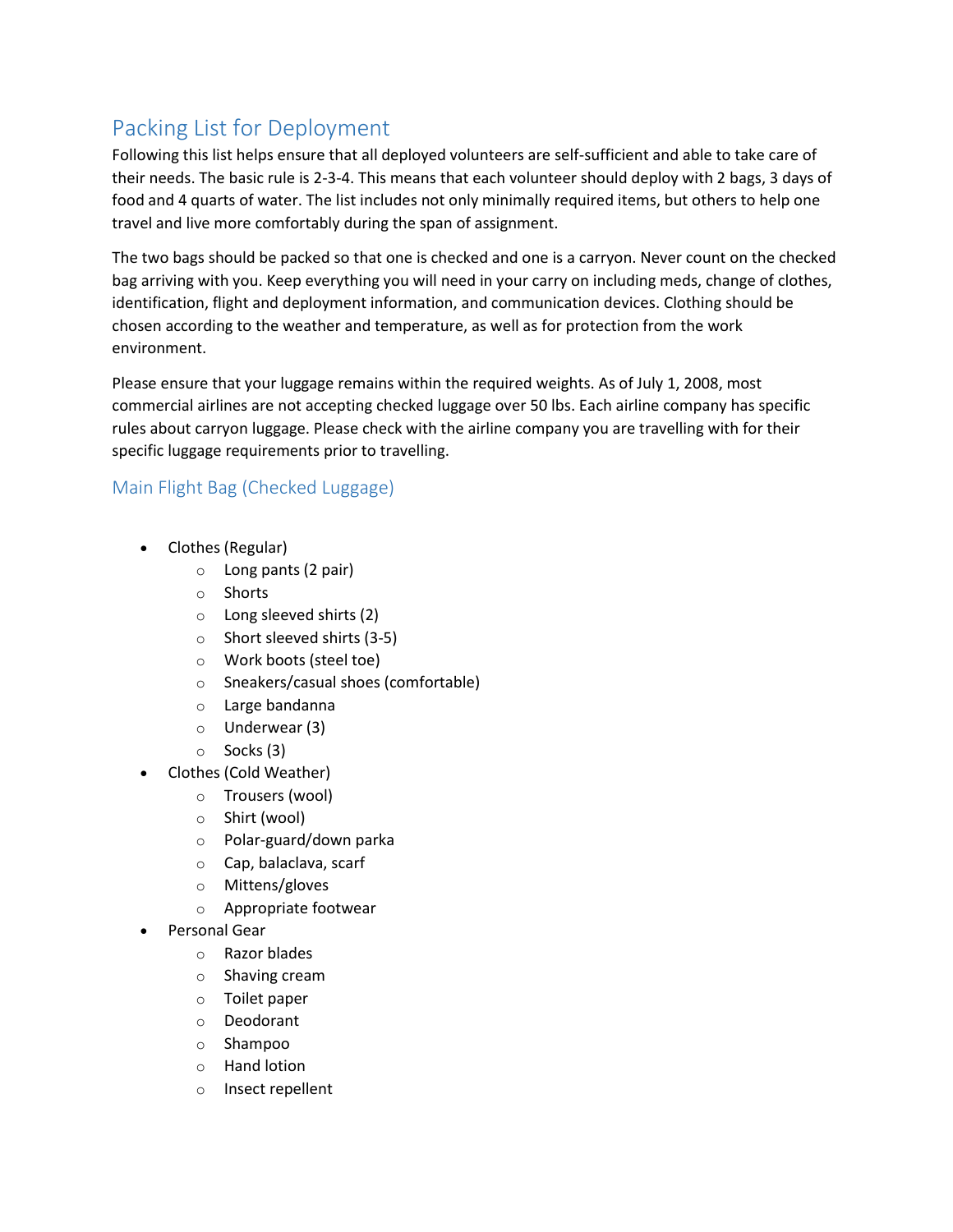- o Foot care (alcohol, powder, moleskin)
- o Medications (Aspirin, prescription, decongestants, antacids, etc.)
- o Handi-wipes
- o Bar soap with container
- o Toothbrush/paste
- o Personal hygiene items
- o Comb/brush
- o Lip balm
- o Sunscreen
- o Small bottle detergent
- o Flip-flops
- o Bathing suit (just in case)
- o Towel
- o Cooking equipment and food (If required)
- o Mess kit (plate, cup, and bowl)
- o 48 hours of rations
- o Water purification tablets
- o 1 qt. canteens (3)
- Sleeping Gear
	- o Sleeping bag (+15°)
	- o Foam pad
	- o Ground cloth
	- o Sleeping bag liner for cold weather
- Miscellaneous
	- o Head lamp (second choice is flash light)
	- o Extra bulbs, batteries
	- o Waterproof matches/fire starters (no butane)
	- o Hard hat
	- o Goggles
	- o Face mask/dust mask (N95)
	- o Tape, safety pins, sewing kit, etc.